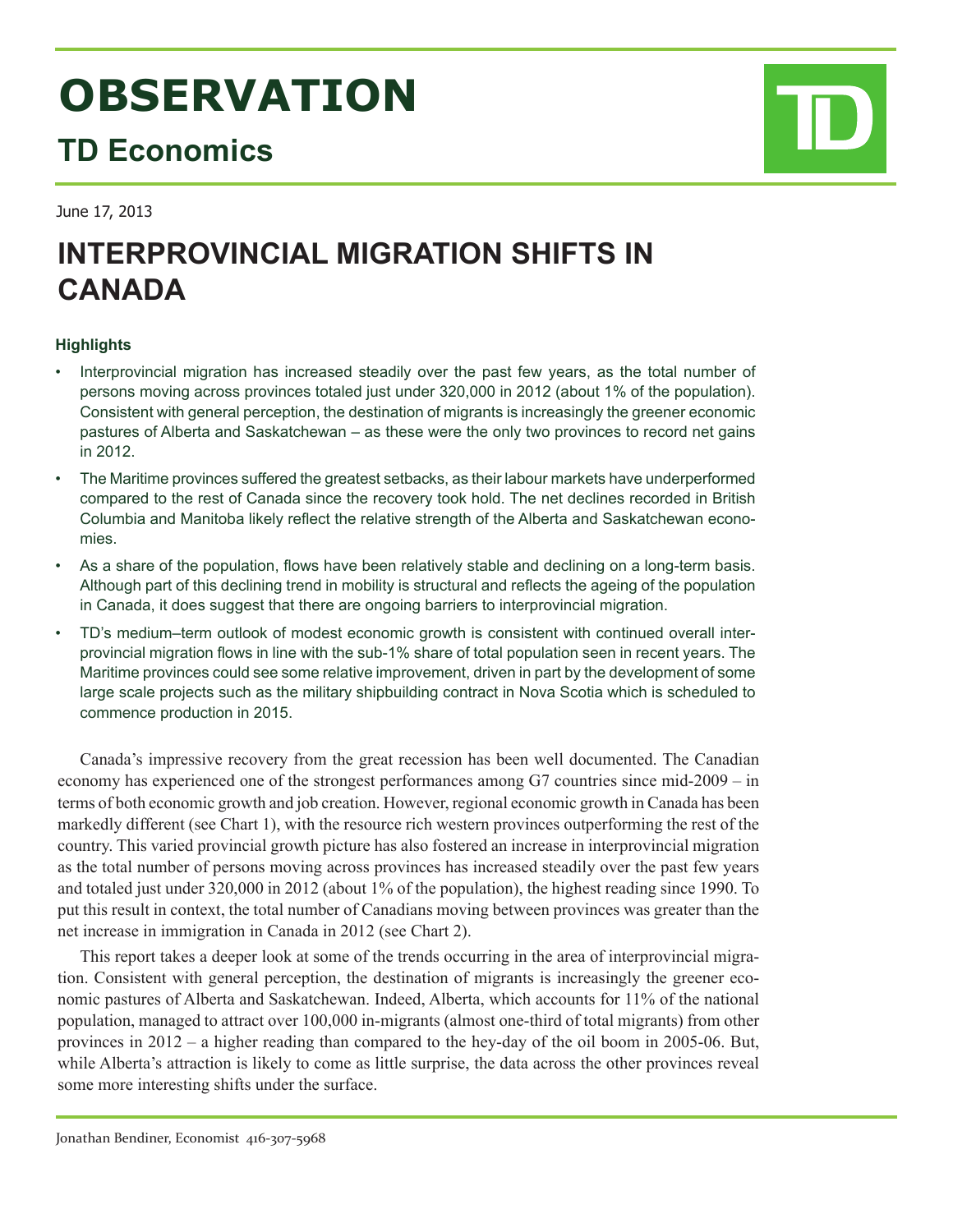

## **Interprovincial migration adds grease to an economy's wheels**

Interprovincial migration warrants attention since it helps to grease the wheels of the national economy. As highlighted in an earlier TD Economics observation from January 2011<sup>1</sup>, recessionary periods are typically accompanied by slowdowns in interprovincial migration as lack of employment opportunities and job uncertainty deter residents from jumping ship to another province. Similarly, as economic expansions are not usually balanced across Canadian regions, incentives for migrants to move for better opportunities drive up migration levels across provinces. In the short-run, causality goes both ways, as new migrants are attracted to economies where job prospects are the brightest. At the same time, economies – notably housing and retail activity – can receive a boost from a rising population base. The counterargument holds as well, with provinces losing residents falling further behind.

On a national level, interprovincial migration is a net gain for Canada as skill sets are aligned with more productive markets pushing provincial and national output higher. However, there are winners and losers. Demographic challenges can be magnified through cross-country migration flows as migrants tend to be younger, well-educated and highly skilled. This implies that not only is the size of population affected, but the long-run growth potential of a region can also be altered through changes in labour supply<sup>2</sup>.

From a public services perspective, interprovincial flows carry implications as well. As populations permanently move to different regions, their tax revenues that follow



them can be counted on to bolster their new government coffers. As migrants tend to occupy both ends of the income spectrum, any potential savings for provincial governments experiencing a net outflow of migrants (in the form of reduced social services and transfers for low-income or unemployed individuals) can be offset by reduced tax revenues from high-income individuals<sup>3</sup>. Also, a number of transfers are federal in nature (e.g., Employment Insurance), therefore on a national level, Canada benefits from increased employment regardless of region as it reduces overall EI benefits paid out by the federal government<sup>4</sup>.

Beyond these findings, prior research has identified that the key factors drawing migrants to one province versus another can be tied to differences in unemployment rates and per capita incomes – both metrics will be the focus of this report<sup>5</sup>. It will also be of interest to see the outcomes from the National Household Survey data release on June 26th on mobility and migration, as the data may provide a more complete profile of the characteristics of migrants in recent years.

### **Alberta: the magnet**

Net migration patterns over the last two years could not be more clear: more Canadians are moving to Alberta. Indeed, Alberta saw its net interprovincial migration tally (102,000 in-migrants less 56,000 out-migrants) come in at just under  $46,000$  in  $2012$  – accounting for 1.2% of its population. Saskatchewan was the only other province to post a net gain in 2012 gaining over 2,500 persons (0.2% of its population) – see Table 1. In addition to Ontario, which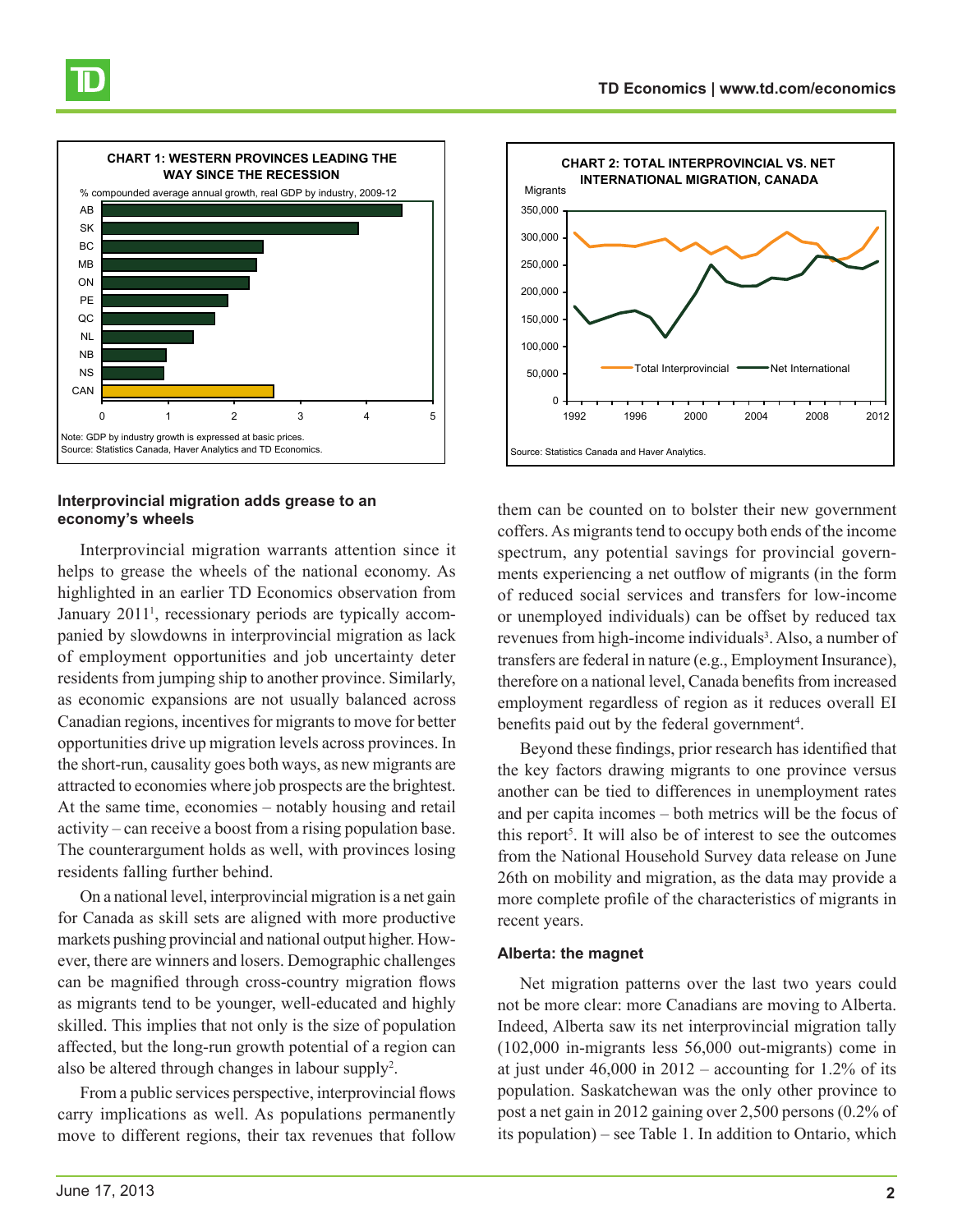| <b>TABLE 1: NET INTERPROVINCIAL MIGRATION</b>                                                                |          |                        |                |                       |                        |               |         |        |  |
|--------------------------------------------------------------------------------------------------------------|----------|------------------------|----------------|-----------------------|------------------------|---------------|---------|--------|--|
|                                                                                                              |          |                        | <b>Persons</b> | % Share of population |                        |               |         |        |  |
|                                                                                                              |          | <b>Period Averages</b> |                | <b>Annual</b>         | <b>Period Averages</b> | <b>Annual</b> |         |        |  |
|                                                                                                              | 2002-07  | 2008-09                | 2010-12        | 2012                  | 2002-07                | 2008-09       | 2010-12 | 2012   |  |
| <b>NL</b>                                                                                                    | $-2.984$ | 1,200                  | $-385$         | $-1,305$              | $-0.6$                 | 0.2           | $-0.1$  | $-0.3$ |  |
| <b>PE</b>                                                                                                    | $-284$   | $-283$                 | $-731$         | $-1,337$              | $-0.2$                 | $-0.2$        | $-0.5$  | $-0.9$ |  |
| <b>NS</b>                                                                                                    | $-1,993$ | $-395$                 | $-2,086$       | $-4,300$              | $-0.2$                 | 0.0           | $-0.2$  | $-0.5$ |  |
| <b>NB</b>                                                                                                    | $-1,645$ | -333                   | $-1,399$       | $-3,645$              | $-0.2$                 | 0.0           | $-0.2$  | $-0.5$ |  |
| QC                                                                                                           | $-6,325$ | $-6,977$               | $-5,140$       | $-6,720$              | $-0.1$                 | $-0.1$        | $-0.1$  | $-0.1$ |  |
| <b>ON</b>                                                                                                    | $-9.829$ | $-12.187$              | $-8,200$       | $-17.561$             | $-0.1$                 | $-0.1$        | $-0.1$  | $-0.1$ |  |
| MВ                                                                                                           | $-4,910$ | $-3,223$               | $-3,655$       | $-3,926$              | $-0.4$                 | $-0.3$        | $-0.3$  | $-0.3$ |  |
| <b>SK</b>                                                                                                    | $-4,392$ | 2,434                  | 1.884          | 2.647                 | $-0.4$                 | 0.2           | 0.2     | 0.2    |  |
| <b>AB</b>                                                                                                    | 25,550   | 10,020                 | 21.004         | 45,718                | 0.8                    | 0.3           | 0.5     | 1.2    |  |
| BC.                                                                                                          | 7,192    | 10,261                 | $-855$         | $-8,657$              | 0.2                    | 0.2           | 0.0     | $-0.2$ |  |
| Note: Time periods shown were selected to capture interprovincial flows over the course of a business cycle. |          |                        |                |                       |                        |               |         |        |  |
| Source: Statistics Canada, Haver Analytics and TD Economics.                                                 |          |                        |                |                       |                        |               |         |        |  |

due to its larger population accounts for the largest share of gross in-flows of migrants across most provinces, the bulk of new interprovincial migrants in Alberta came from its neighbouring provinces in 2012 (Saskatchewan:11%; B.C.: 30%). While residents of Saskatchewan leave for Alberta, migration is bilateral: Saskatchewan saw a large share of its new residents come from Alberta (43%).

Drawing Canadians to their province is not a new phenomenon for these two Prairie provinces. Saskatchewan has been a net beneficiary from interprovincial flows since 2007, while Alberta has not experienced a net loss since 1994. Both provinces have posted the strongest recoveries since the recession and exhibit the tightest labour markets, so it is no surprise that they demonstrate the strongest lure for other Canadians. The unemployment rates in these provinces are the lowest in Canada and act as a signal to potential entrants

| <b>TABLE 2: UNEMPLOYMENT RATE DIFFERENTIALS</b>                                  |        |        |                            |        |        |  |  |  |  |  |
|----------------------------------------------------------------------------------|--------|--------|----------------------------|--------|--------|--|--|--|--|--|
| Percentage points                                                                |        |        |                            |        |        |  |  |  |  |  |
|                                                                                  | 2008   | 2009   | 2010                       | 2011   | 2012   |  |  |  |  |  |
| <b>NL</b>                                                                        | 7.2    | 7.3    | 6.5                        | 5.3    | 5.3    |  |  |  |  |  |
| PE                                                                               | 4.7    | 3.8    | 3.2                        | 3.9    | 4.1    |  |  |  |  |  |
| <b>NS</b>                                                                        | 1.6    | 1.0    | 1.3                        | 1.4    | 1.8    |  |  |  |  |  |
| <b>NB</b>                                                                        | 2.4    | 0.5    | 1.3                        | 2.1    | 3.0    |  |  |  |  |  |
| QC                                                                               | 1.4    | 0.3    | 0.0                        | 0.4    | 0.7    |  |  |  |  |  |
| ON                                                                               | 0.6    | 1.2    | 1.1                        | 0.6    | 0.9    |  |  |  |  |  |
| <b>MB</b>                                                                        | $-2.0$ | $-3.2$ | $-2.7$                     | $-2.1$ | $-2.0$ |  |  |  |  |  |
| <b>SK</b>                                                                        | $-2.1$ | $-3.6$ | $-2.9$<br>$-2.6$<br>$-2.5$ |        |        |  |  |  |  |  |
| AB                                                                               | $-2.9$ | $-1.9$ | $-1.7$                     | $-2.2$ | $-3.0$ |  |  |  |  |  |
| ВC                                                                               | $-1.8$ | $-0.7$ | $-0.5$                     | 0.1    | $-0.6$ |  |  |  |  |  |
| Note: Differentials are expressed as province of reference less rest of country. |        |        |                            |        |        |  |  |  |  |  |
| Source: Statistics Canada, Haver Analytics and TD Economics.                     |        |        |                            |        |        |  |  |  |  |  |

to their labour force. Further, real per capita incomes are higher in both provinces relative to the rest of Canada (see Tables 2 and 3).

While all other provinces recorded net losses from interprovincial migration in 2012, the Maritime provinces suffered the greatest setbacks. Although Ontario posted the largest volume net decrease (18,000 or 0.1% of its population), as a percentage share of its population New Brunswick (-0.5%), Nova Scotia (-0.5%) and Prince Edward Island (-0.9%) saw the steepest declines. Most of these provinces had been sitting on the fence between being a net source or recipient of migrants since the recovery took hold, but have clearly fallen into the red in 2012. On a relative basis, labour markets in the Maritime provinces have underperformed compared to the rest of Canada during the recovery period. Unemployment rates in these provinces have generally been trending upwards vis-à-vis the rest of Canada since the recession, while per capita incomes have been tracking lower. Both trends help support the interprovincial patterns recorded in recent years. In terms of destinations, Ontario and Alberta are the overwhelming top destinations for all Maritime provinces. Interestingly, Nova Scotia proved to be a popular destination amongst these provinces, likely reflecting the relative strength of its labour market within the region and its proximity to Prince Edward Island and New Brunswick (see Table 4).

Other noteworthy observations include the performances of British Columbia and Manitoba; with a large share of outflows from both provinces landing in Alberta in 2012 (B.C. 56%; Manitoba 31%).

Following eight consecutive years as a net gainer, B.C.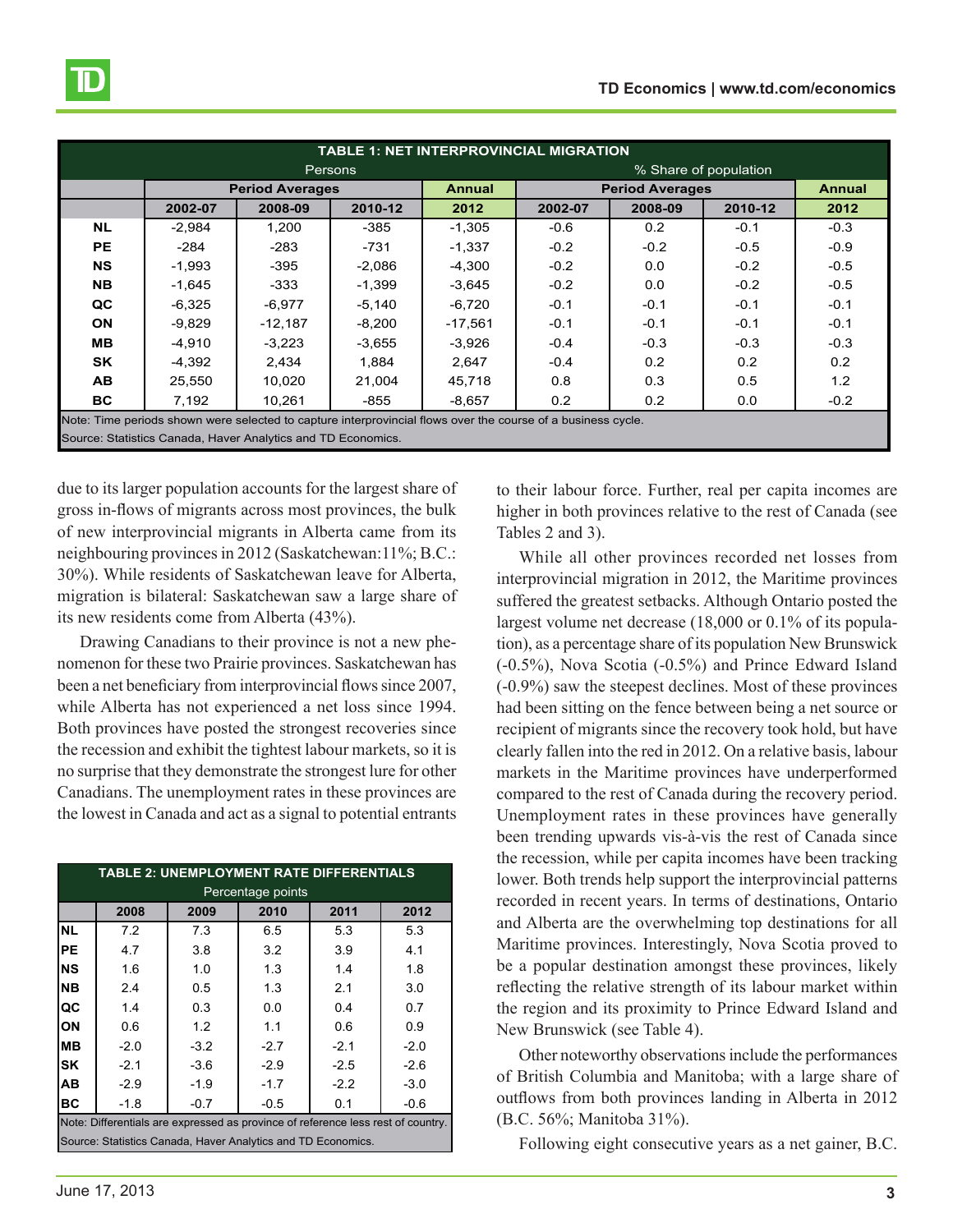| <b>TABLE 3: INCOME PER CAPITA DIFFERENTIALS</b>              |                                                                                  |          |          |          |          |  |  |  |  |  |
|--------------------------------------------------------------|----------------------------------------------------------------------------------|----------|----------|----------|----------|--|--|--|--|--|
| 2007 Dollars                                                 |                                                                                  |          |          |          |          |  |  |  |  |  |
|                                                              | 2008                                                                             | 2009     | 2010     | 2011     | 2012*    |  |  |  |  |  |
| <b>NL</b>                                                    | $-6,452$                                                                         | $-3,930$ | $-3,559$ | $-2,638$ | $-1,268$ |  |  |  |  |  |
| PE                                                           | $-8,128$                                                                         | $-6,847$ | $-6,977$ | $-7,705$ | $-8,090$ |  |  |  |  |  |
| <b>NS</b>                                                    | $-4.891$                                                                         | $-3,747$ | $-3.910$ | $-4.352$ | -4.886   |  |  |  |  |  |
| <b>NB</b>                                                    | $-5,672$                                                                         | $-4,606$ | $-4,659$ | $-4,796$ | $-5,370$ |  |  |  |  |  |
| QC                                                           | -4,574                                                                           | $-4,083$ | $-3.971$ | $-4,002$ | $-4,570$ |  |  |  |  |  |
| ON                                                           | 372                                                                              | 783      | 890      | -19      | -515     |  |  |  |  |  |
| MВ                                                           | $-4,251$                                                                         | $-3,946$ | $-4,270$ | -4,406   | $-4,599$ |  |  |  |  |  |
| <b>SK</b>                                                    | $-339$<br>$-565$<br>$-677$                                                       |          | 559      | 1,308    |          |  |  |  |  |  |
| AB                                                           | 12,878                                                                           | 10,734   | 10,947   | 12,598   | 14,158   |  |  |  |  |  |
| ВC                                                           | $-24$<br>-774                                                                    |          | $-1,163$ | $-1,138$ | -884     |  |  |  |  |  |
|                                                              | Note: Differentials are expressed as province of reference less rest of country. |          |          |          |          |  |  |  |  |  |
|                                                              | * Forecast by TD Economics as of June 2013.                                      |          |          |          |          |  |  |  |  |  |
| Source: Statistics Canada, Haver Analytics and TD Economics. |                                                                                  |          |          |          |          |  |  |  |  |  |

slipped into the red in 2011 and registered a steeper net loss in 2012. The unemployment rate in B.C. had been rising steadily relative to the rest of Canada – albeit from record lows – since 2007, surpassing the national average in 2011. Consistent with a labour market showing excess slack, net interprovincial migration gains had been trending downward over the 2007-10 period before registering a slight decline in 2011. In 2012, B.C.'s unemployment rate declined by 0.8 percentage points (outperforming the rest of Canada by a healthy 0.6 percentage points). Yet, the province registered its largest outflow of migrants since 2000 (in volume terms) – pushing B.C. further into the outflow category on a net basis. This apparent break with theory likely reflects the relative strength of Alberta's labour market compared to

B.C. given the large out-flows of B.C. migrants who move to Alberta (almost three in five in 2012). Alberta also posts a higher per capita income – drawing people from B.C. to Alberta.

Unlike the other Prairie provinces, Manitoba has recorded net losses since 1984, despite being one of the top performing economies since the recession. Manitoba's performance is likely tied to a weaker income draw compared to its Prairie neighbours. Per capita income has hovered in the \$4,000-\$4,600 range (in real terms) below the rest of Canada since 2008 which compares unfavourably to the higher incomes exhibited by Saskatchewan and Alberta in recent years. One might also consider the disadvantaged position Manitoba is in compared to the other Western provinces that have entered into the New Western Partnership Trade Agreement – a regional deal that has removed some of the barriers to interprovincial mobility<sup>6</sup>. Partially cushioning the interprovincial blow in migration in Manitoba has been the steady annual inflows of international immigrants over the last ten years (see Chart 3). In turn, overall population growth in the province has performed well over this period vis-à-vis the national story.

#### **Intraprovincial migration and border effects**

In absolute terms, the flow of migrants between provinces has risen steadily since 2009, but as a share of the population, flows have been relatively stable and declining on a long-term basis (see Chart 4). In 1981, interprovincial migration accounted for about 1.5% of the total Canadian population – by 1993, this share had fallen to 1.0% and has

| TABLE 4: GROSS OUT-FLOW OF MIGRANTS BY DESINTATION PROVINCE                                                       |           |           |                |                |           |    |           |               |               |           |           |              |
|-------------------------------------------------------------------------------------------------------------------|-----------|-----------|----------------|----------------|-----------|----|-----------|---------------|---------------|-----------|-----------|--------------|
| % SHARE OF OUT-MIGRANTS, 2012                                                                                     |           |           |                |                |           |    |           |               |               |           |           |              |
| <b>DESTINATION</b>                                                                                                |           |           |                |                |           |    |           |               |               |           |           |              |
|                                                                                                                   |           | <b>NL</b> | <b>PE</b>      | <b>NS</b>      | <b>NB</b> | QC | <b>ON</b> | <b>MB</b>     | <b>SK</b>     | <b>AB</b> | <b>BC</b> | <b>TOTAL</b> |
| ORIGIN                                                                                                            | <b>NL</b> | --        |                | 9              | 3         | 2  | 24        | $\mathcal{P}$ | 2             | 51        | 5         | 100          |
|                                                                                                                   | <b>PE</b> | 6         |                | 15             | 11        | 6  | 32        |               | 2             | 19        | 8         | 100          |
|                                                                                                                   | <b>NS</b> | 6         | 3              |                | 11        | 3  | 32        | $\mathcal{P}$ | $\mathcal{P}$ | 35        | 6         | 100          |
|                                                                                                                   | <b>NB</b> | 3         | $\overline{2}$ | 20             |           | 13 | 25        | 2             | 1             | 27        | 6         | 100          |
|                                                                                                                   | QC        | 1         | 0              | 3              | 5         |    | 61        | 2             | $\mathbf{2}$  | 18        | 8         | 100          |
|                                                                                                                   | <b>ON</b> | 4         |                | 7              | 4         | 17 |           | 6             | 6             | 38        | 17        | 100          |
|                                                                                                                   | MВ        | 1         | 0              | $\overline{2}$ |           | 4  | 27        |               | 14            | 32        | 19        | 100          |
|                                                                                                                   | <b>SK</b> | 1         | 0              | 1              |           | 5  | 15        | 9             | --            | 53        | 16        | 100          |
|                                                                                                                   | AB.       | 5         |                | 4              | 3         | 4  | 24        | 5             | 18            | --        | 36        | 100          |
|                                                                                                                   | BC.       | 1         | 0              | $\mathbf{2}$   |           | 5  | 23        | 4             | 7             | 57        | --        | 100          |
| Note: Table is to be read from left to right. For example, 24% of all out-migrants from Newfoundland and Labrador |           |           |                |                |           |    |           |               |               |           |           |              |
| relocated to Ontario in 2012. Totals may not add due to rounding.                                                 |           |           |                |                |           |    |           |               |               |           |           |              |
| Source: Statistics Canada, Haver Analytics and TD Economics.                                                      |           |           |                |                |           |    |           |               |               |           |           |              |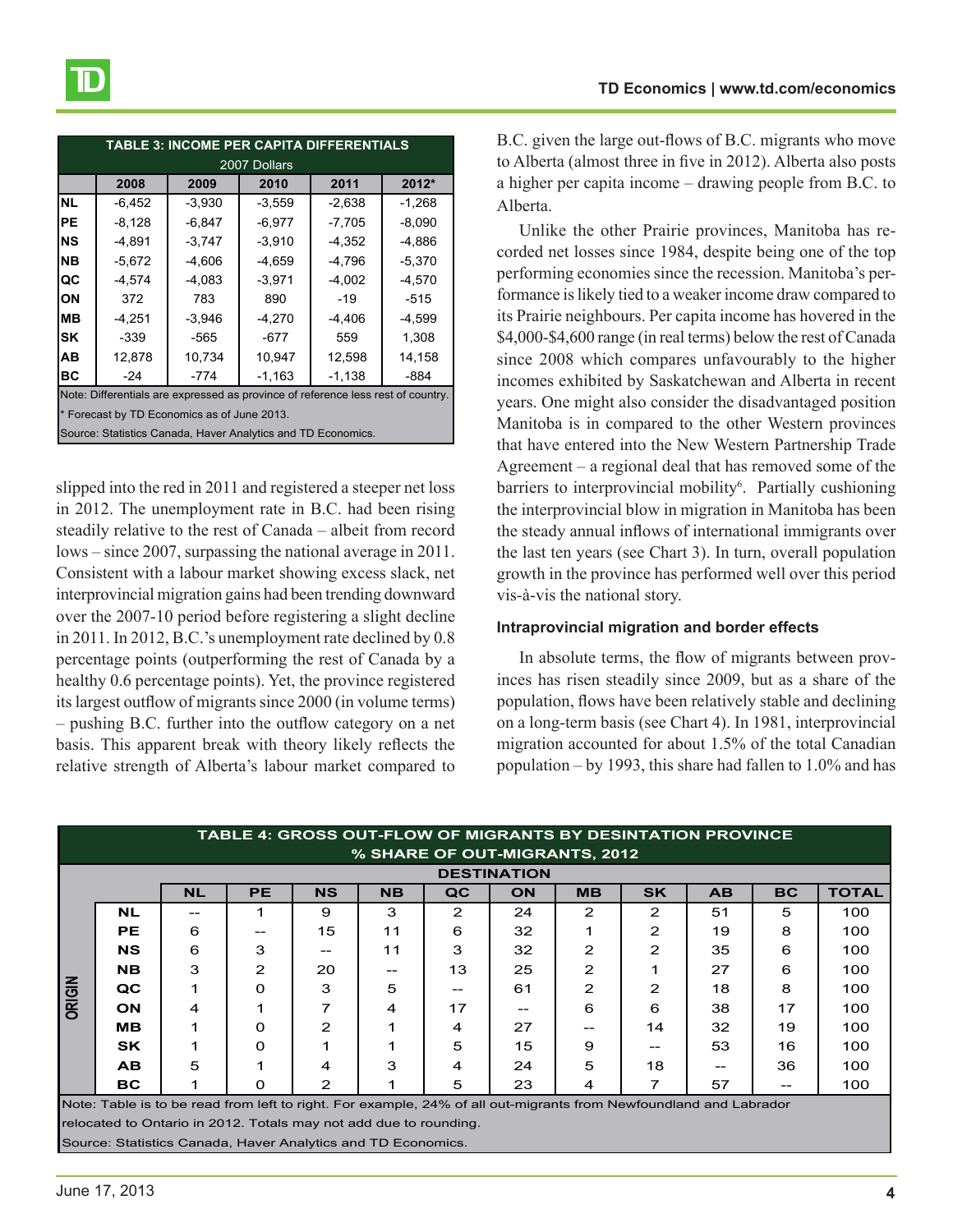

not climbed higher since. Although part of this declining trend in mobility is structural and reflects the ageing of the population in Canada, it does suggest that there are ongoing barriers to interprovincial migration.

A recent study by the Bank of Canada<sup>7</sup> explored the issue of regional migration, with a focus on intraprovincial migration patterns using sub-provincial data from economic regions within provinces rather than focus on migration flows between provinces a lone. This analysis shed some interesting light on the negative impact of provincial borders on migration and cites residency requirements, licensing and certification and recognition of qualifications as examples of impediments to interprovincial mobility.

Another notable finding by the Bank is that intraprovincial flows are much more volatile and account for a larger share of the population compared to migration between provinces. Shorter distances and language differences were proposed as possible reasons for the greater volatility.



### **Outlook**

Barring new efforts to knock down interprovincial barriers, TD's medium–term outlook of modest economic growth is consistent with continued overall interprovincial migration flows in line with the sub-1% share of total population seen in recent years. Current provincial economic differentials are likely to narrow over the near-term, which should result in a slight tapering off in interprovincial migration, but not enough to put a significant dent in overall flows. The Maritime provinces could record some relative improvement, driven in part by the development of some large scale projects such as the military shipbuilding contract in Nova Scotia which is scheduled to commence production in 2015. That said, Alberta and Saskatchewan are likely to continue to lead the pack in terms of net in-flows of migrants within Canada, as both resource-rich provincial economies are expected to outperform the rest of Canada.

> *Jonathan Bendiner, Economist 416-307-5968*